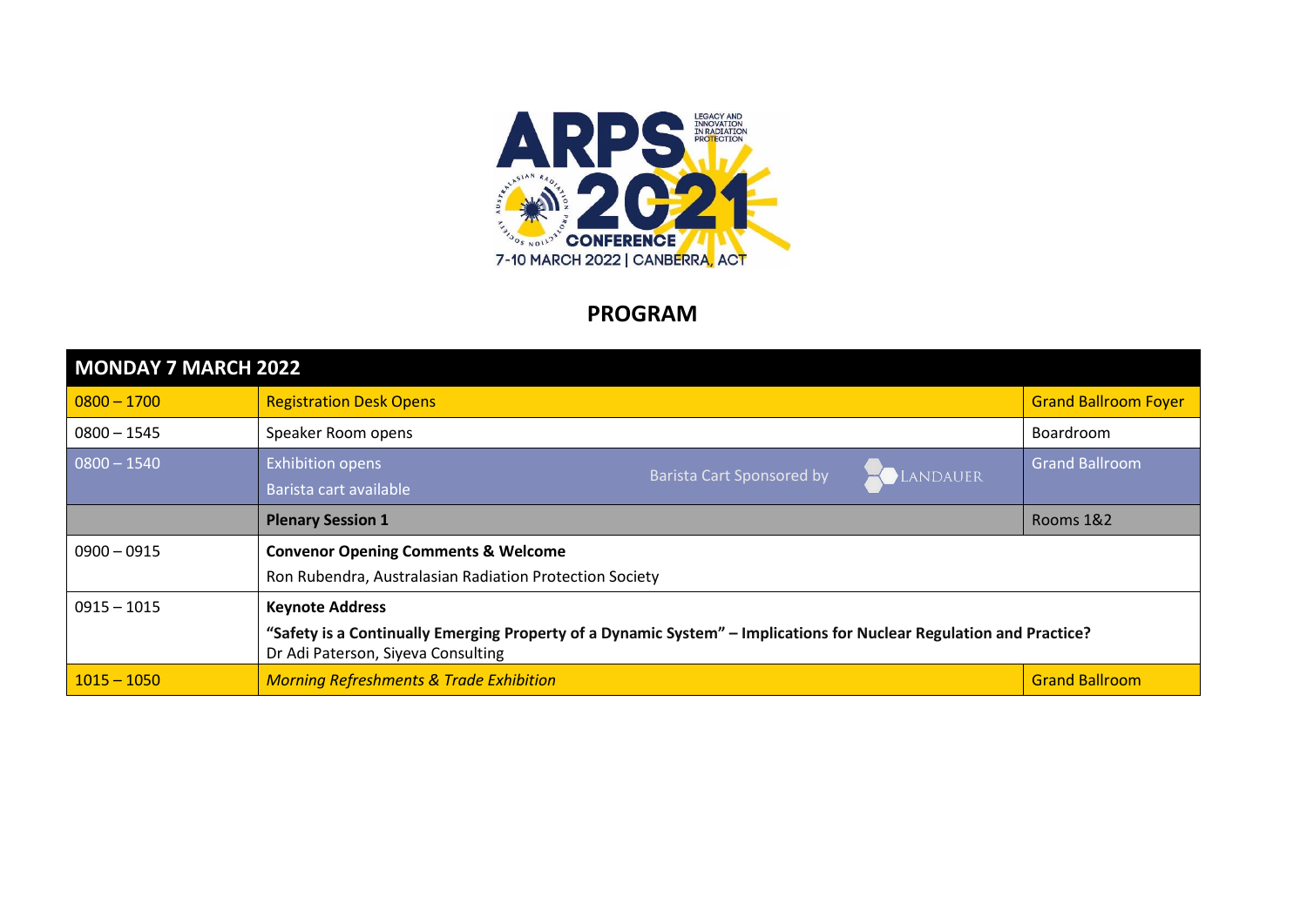|               | <b>Concurrent Session 1, Rooms 1&amp;2</b><br>Theme: Developments in Radiation Protection, Technology<br>and Methods<br>Chair: Neha Kodwani               | <b>Concurrent Session 1.1, Room 6</b><br>Theme: Communication/ Education<br>Chair: Bill Bartolo                                                          |                       |
|---------------|-----------------------------------------------------------------------------------------------------------------------------------------------------------|----------------------------------------------------------------------------------------------------------------------------------------------------------|-----------------------|
| $1055 - 1115$ | Minimal Reportable Dose and what is an acceptable level of<br>uncertainty in Personal Dosimetry<br>Stephen Marks, ARPANSA                                 | <b>RP is 75% BS</b><br>Hefin Griffiths, ANSTO                                                                                                            |                       |
| $1115 - 1135$ | Old and New: Internal Dosimetry Calculations with the<br><b>OpenDose Calculator</b><br>Erin McKay, St. George Hospital                                    | The ARPANSA "Talk to a Scientist" Program: Radiation risk<br>perception trends identified via our public engagement<br>Dr Christopher Brzozek, ARPANSA   |                       |
| $1135 - 1155$ | Radon in Workplaces - A New IAEA Standard<br>Jim Hondros, JRHC                                                                                            | Radiological Protection Assessment of Drinking Water based on<br><b>News Media Reporting</b><br>Cameron Jeffries, Department of Health and Wellbeing, SA |                       |
| $1155 - 1215$ | <b>Australian National Radiation Dose Register: Current Status</b><br>and Future Direction<br>Ben Paritsky, ARPANSA                                       | Optimisation of radiation protection in practice: an ANSTO<br>perspective<br>Andrew Popp, Radiation Protection Services, ANSTO                           |                       |
| $1215 - 1235$ | Investigating Immunological and Respiratory Effects in a<br>Healthy, in Vivo, Radon Inhalation Exposure Model<br>James McEvoy-May, University of Adelaide | JRPR: A Scientific Research Journal Supported by ARPS<br>Dr Riaz Akber, Safe Radiation                                                                   |                       |
| $1235 - 1345$ | <b>Lunch &amp; Trade Exhibition &amp; Posters Viewing</b>                                                                                                 |                                                                                                                                                          | <b>Grand Ballroom</b> |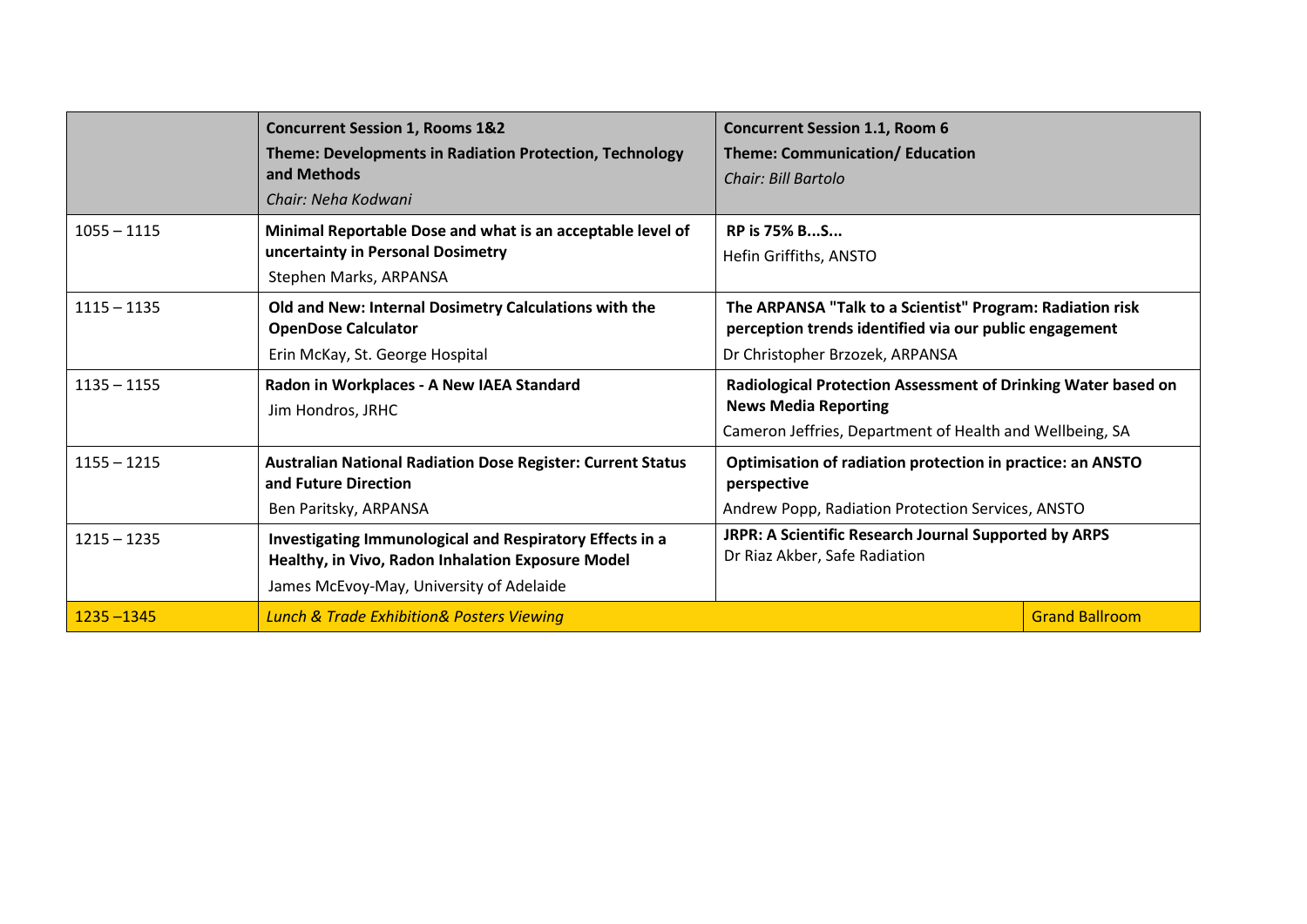|               | <b>Concurrent Session 2, Rooms 1&amp;2</b><br><b>Theme: Communication/ Education</b> | <b>Concurrent Session 2.1, Room 6</b><br>Theme: Mining/ Environmental                                           |                                                                   |
|---------------|--------------------------------------------------------------------------------------|-----------------------------------------------------------------------------------------------------------------|-------------------------------------------------------------------|
|               | <b>Chair: Tony Mills-Thom</b>                                                        | <b>Chair: Mark Sonter</b>                                                                                       |                                                                   |
| $1350 - 1410$ | Radiological and Nuclear Emergency Preparedness and<br><b>Response Training</b>      | Thoron (Rn-220) and Radon (Rn-222) in Closed Space - Will<br><b>Ventilation Help in Dose Reduction?</b>         |                                                                   |
|               | John Bus, ANSTO                                                                      | Dr Riaz Akber, Safe Radiation                                                                                   |                                                                   |
| $1410 - 1430$ | The Influence of Human Factors on Significant Radiological<br><b>Events</b>          | <b>Challenges of Radionuclide Deportment in the Oil and Gas</b><br>Industry                                     |                                                                   |
|               | Hefin Griffiths, ANSTO                                                               | Robert Blackley, ANSTO                                                                                          |                                                                   |
| $1430 - 1450$ | There's Nothing NORMal about Training Course Development<br>Samantha Sonter, ANSTO   | The Design and Challenges of Developing a Community Based<br><b>Environmental Radiation Study in Madagascar</b> |                                                                   |
|               |                                                                                      | Frank Harris, Rio Tinto                                                                                         |                                                                   |
| $1450 - 1510$ | <b>Communicating Radiation &amp; its Risks to the Public</b>                         |                                                                                                                 |                                                                   |
|               | Tina Paneras, ANSTO                                                                  |                                                                                                                 |                                                                   |
| $1510 - 1540$ | Afternoon Refreshments & Trade Exhibition                                            |                                                                                                                 | <b>Grand Ballroom</b>                                             |
|               | <b>Concurrent Session 3</b>                                                          |                                                                                                                 | Rooms 1&2                                                         |
|               | <b>Theme: Survey Results and ARPS Update Meeting</b>                                 |                                                                                                                 |                                                                   |
|               | <b>Chair: Brent Rogers</b>                                                           |                                                                                                                 |                                                                   |
| $1540 - 1615$ | Survey Result Discussion - 2021 ARPS Members Survey - A Summary of Results           |                                                                                                                 |                                                                   |
|               | Brent Rogers, ARPS & Jim Hondros, ARPS                                               |                                                                                                                 |                                                                   |
| $1630 - 1745$ | <b>ARPS Update Meeting</b>                                                           |                                                                                                                 |                                                                   |
| $1800 - 1930$ | <b>Welcome Reception</b>                                                             |                                                                                                                 | Howling Moon & Swan<br>and King Room<br><b>Canberra Rex Hotel</b> |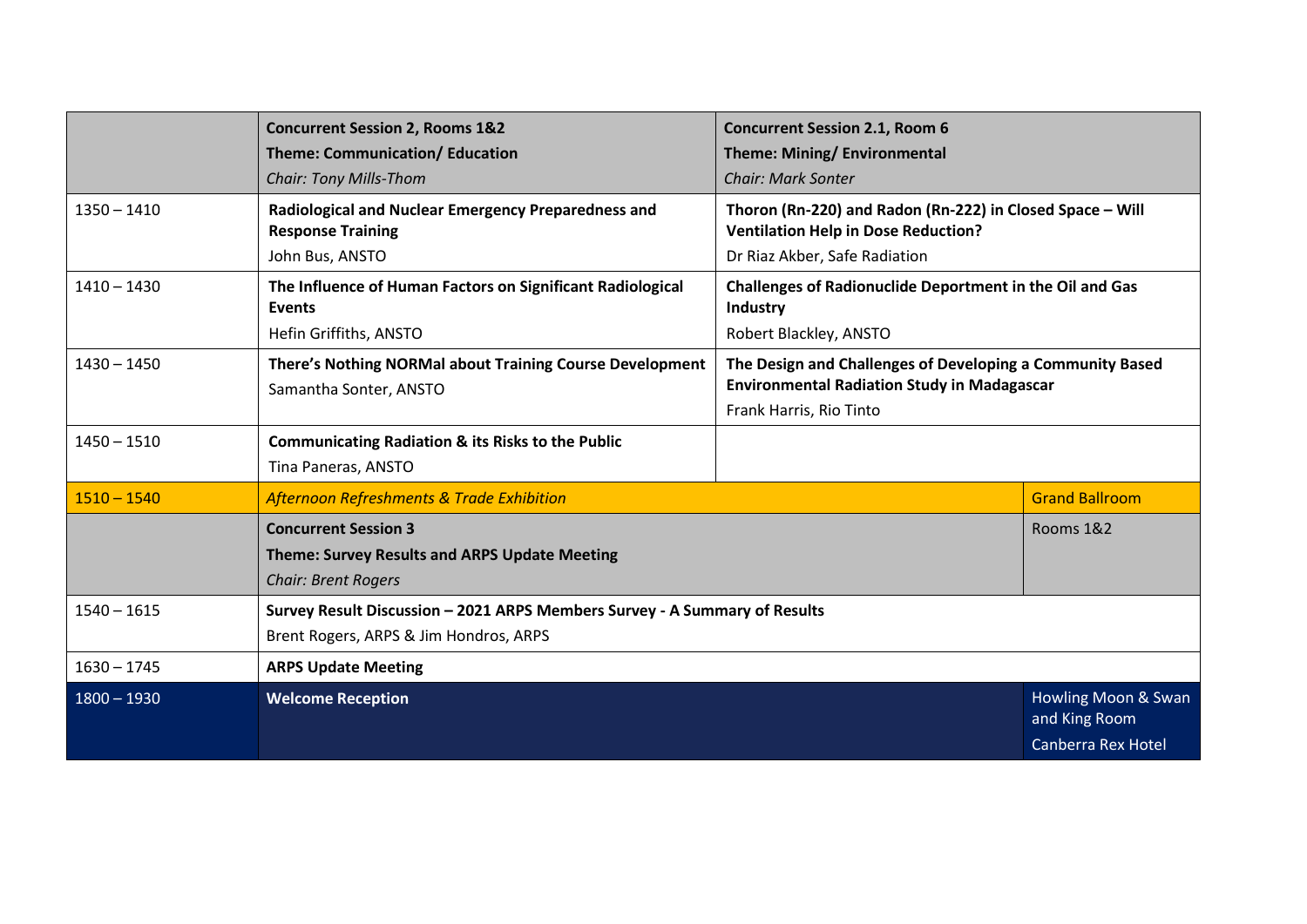| <b>TUESDAY 8 MARCH 2022</b> |                                                                         |                                              |                             |
|-----------------------------|-------------------------------------------------------------------------|----------------------------------------------|-----------------------------|
| $0730 - 1700$               | <b>Registration Desk Opens</b>                                          |                                              | <b>Grand Ballroom Foyer</b> |
| 0845 - 1600                 | Speaker Room opens                                                      |                                              | Boardroom                   |
| $0915 - 1520$               | <b>Exhibition opens</b>                                                 | LANDAUER<br><b>Barista Cart Sponsored by</b> | <b>Grand Ballroom</b>       |
|                             | Barista cart available                                                  |                                              |                             |
| $0800 - 0930$               | <b>Breakfast Workshop (Registration required)</b>                       |                                              | Room 6                      |
|                             | <b>National Capacity Building in Radiation Protection</b>               |                                              |                             |
|                             | Dr Marcus Grzechnik, ARPANSA                                            |                                              |                             |
|                             | Chennell Allan, ARPANSA                                                 |                                              |                             |
|                             | Tony Hooker (CRREI)                                                     |                                              |                             |
|                             | <b>Plenary Session 2</b>                                                |                                              | Rooms 1&2                   |
| $0945 - 0950$               | <b>Welcome to Day 2</b>                                                 |                                              |                             |
|                             | Ron Rubendra, Australasian Radiation Protection Society                 |                                              |                             |
| $0950 - 1050$               | <b>Boyce Worthley Oration</b>                                           |                                              |                             |
|                             | Optimisation - Risk Management in Theory and Practice                   |                                              |                             |
|                             | Dr Carl-Magnus Larsson, ARPANSA                                         |                                              |                             |
| $1050 - 1120$               | <b>Morning Refreshments &amp; Trade Exhibition</b>                      |                                              | <b>Grand Ballroom</b>       |
|                             | <b>Concurrent Session 4, Rooms 1&amp;2</b>                              | <b>Concurrent Session 4.1, Room 6</b>        |                             |
|                             | <b>Theme: Non-Ionising Radiation</b>                                    | <b>Theme: Ionising Radiation</b>             |                             |
|                             | Chair: Asif Ahmed                                                       | Chair: Prashant Maharaj                      |                             |
| $1125 - 1145$               | 5G WIRELESS: A Radiobiological Assessment                               | A Selection of Fluoroscopic Imaging Hazards  |                             |
|                             | Victor Leach, Oceania Radiofrequency Scientific Advisory<br>Association | Dr Kent Gregory, SA Radiation Pty Ltd        |                             |
| $1145 - 1205$               | 5G and Health - A Review of the Research into Low-level                 | <b>Handling High Activity Sources</b>        |                             |
|                             | <b>Millimetre Waves</b>                                                 | Robert Blackley, ANSTO                       |                             |
|                             | Asso Prof Ken Karipidis, ARPANSA                                        |                                              |                             |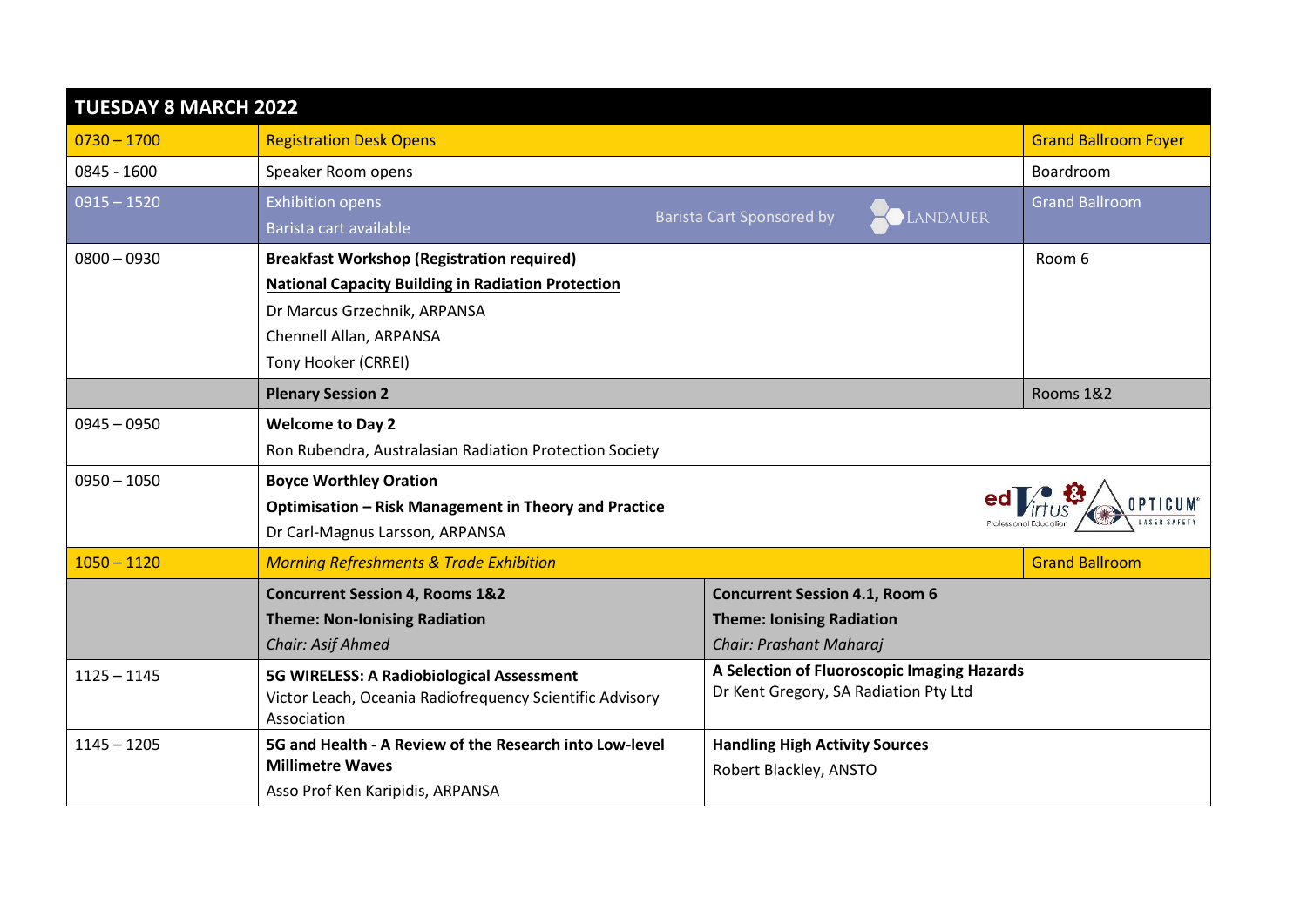| $1205 - 1225$ | <b>Reality Versus Perception in the Laser Lab</b><br>Dr Trevor Wheatley, University of New South Wales                  | <b>Radiation Protection at Low Doses - The Time for Change</b><br>Cameron Jeffries, Department of Health and Wellbeing - SA                                                                           |                       |
|---------------|-------------------------------------------------------------------------------------------------------------------------|-------------------------------------------------------------------------------------------------------------------------------------------------------------------------------------------------------|-----------------------|
| $1225 - 1325$ | <b>Lunch, Trade Exhibition &amp; Posters Viewing</b>                                                                    | <b>Grand Ballroom</b>                                                                                                                                                                                 |                       |
|               | <b>Concurrent Session 5, Rooms 1&amp;2</b><br><b>Theme: Ionising Radiation</b><br><b>Chair: Andrew Popp</b>             | <b>Concurrent Session 5.1, Room 6</b><br>Theme: Developments in Radiation Protection, Technology and<br><b>Methods</b><br>Chair: Vic Leach                                                            |                       |
| $1330 - 1350$ | <b>Dose Conversion Factor Changes</b><br>Dr Cameron Lawrence, ARPANSA                                                   | Use and Benefits of Gamma Imaging for Radiation Protection<br>Nicholas Karantonis, ANSTO                                                                                                              |                       |
| $1350 - 1410$ | <b>UNSCEAR Work Programs and Reports</b><br>Dr Cameron Lawrence, ARPANSA                                                | <b>Geant4 Simulations to Characterise Silicon Microdosimeters for the</b><br><b>Radiation Protection of Astronauts in a Lunar Mission</b><br>Matthew Large, University of Wollongong                  |                       |
| $1410 - 1430$ | <b>SCM21: Practical Radiation Protection in A Large Industrial</b><br><b>Shutdown Project</b><br>Michael Stuckings, BHP | How Detector Geometry Effects Signal to Background Ratio in Aerial<br><b>Gamma Radiation Surveys. A Study Using Geant4 and Analytical</b><br><b>Tools</b><br>Timothy Doughney, University of Adelaide |                       |
| $1430 - 1450$ | <b>Radiation Protective Apparel: Is Testing Needed?</b><br>Raihan Rasheed, Southeast Sydney Local Health District       | <b>Australia's Nuclear Forensic Science Capability</b><br>Jack Goralewski, ANSTO                                                                                                                      |                       |
| $1450 - 1520$ | <b>Afternoon Refreshments &amp; Trade Exhibition</b>                                                                    |                                                                                                                                                                                                       | <b>Grand Ballroom</b> |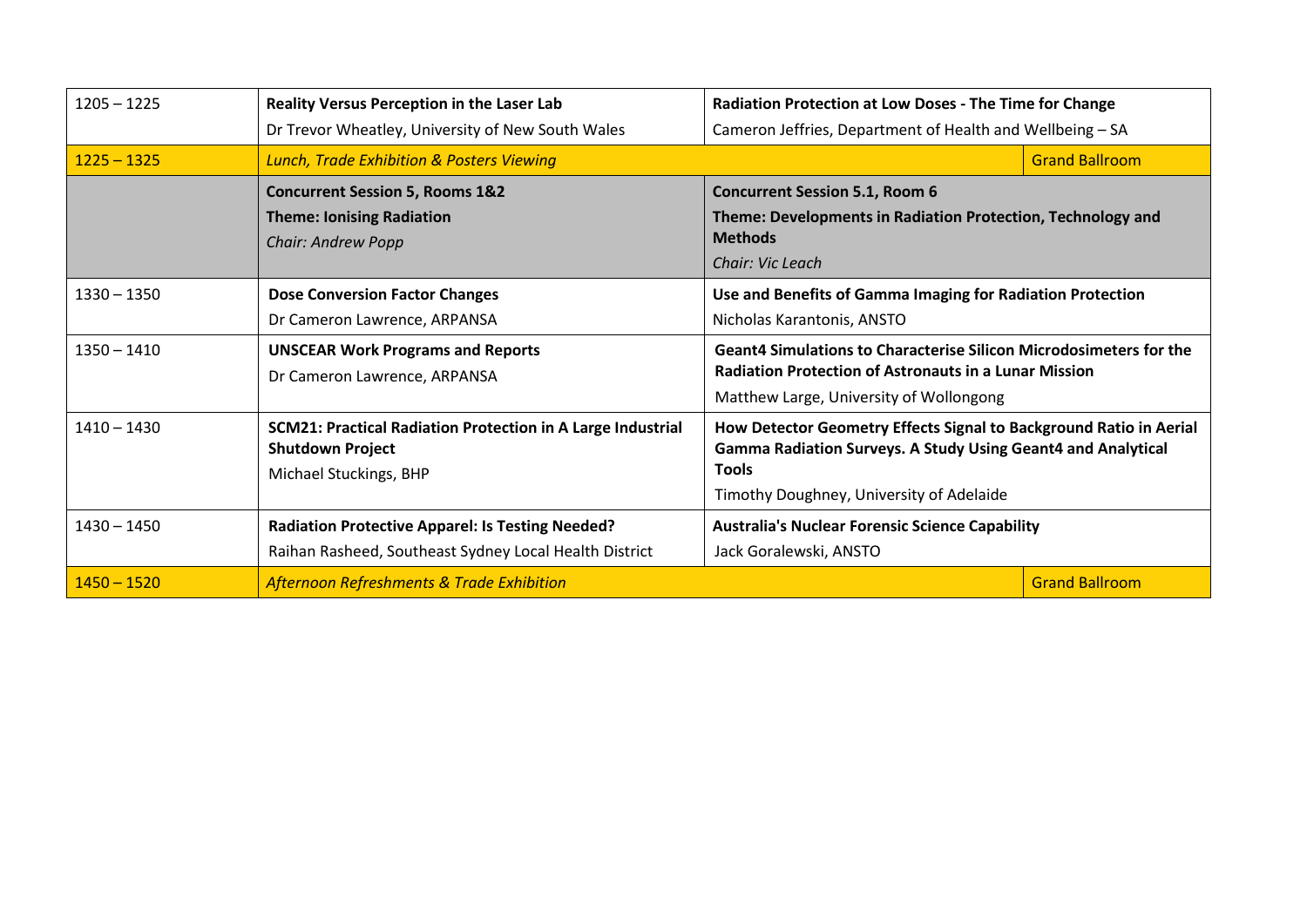|               | <b>Concurrent Session 6, Rooms 1&amp;2</b><br><b>Theme: Non-Ionising Radiation</b><br>Chair: Paula Veevers                                          | <b>Concurrent Session 6.1, Room 6</b><br><b>Theme: Planned Exposure Situations, Emergency Responses</b><br><b>Chair: Hefin Griffiths</b>                                     |  |
|---------------|-----------------------------------------------------------------------------------------------------------------------------------------------------|------------------------------------------------------------------------------------------------------------------------------------------------------------------------------|--|
| $1525 - 1545$ | The New ARPANSA Radiofrequency Exposure Standard<br>Assoc Prof Ken Karipidis, ARPANSA                                                               | <b>Lucas Heights Radiological Hazard Assessment and Protection</b><br><b>Strategy</b><br>Andrew Popp, Radiation Protection Services, ANSTO                                   |  |
| $1545 - 1605$ | <b>Genotoxic Potential of Radiofrequency Exposures</b><br>Steven Weller, Oceania Radiofrequency Scientific Advisory<br>Association                  | The Unintentional Radon Chamber: Ventilation of NORM Stores<br>Alice Jagger, SA Radiation Pty Ltd                                                                            |  |
| $1605 - 1625$ | Non-Ionising Radiation Cosmetic Devices - Treatment<br>Applications, Risks and Current Regulation in Australia<br>Assoc Prof Ken Karipidis, ARPANSA | Mo-99 Contamination Incident Leading to Tissue Reactions to the<br>Hands of a Radiopharmaceuticals Manufacturing Worker<br>Andrew Popp, Radiation Protection Services, ANSTO |  |
| $1900 - 2230$ | <b>ARPS Conference Dinner</b><br>Rex Canberra Hotel, Rooms 1&2                                                                                      |                                                                                                                                                                              |  |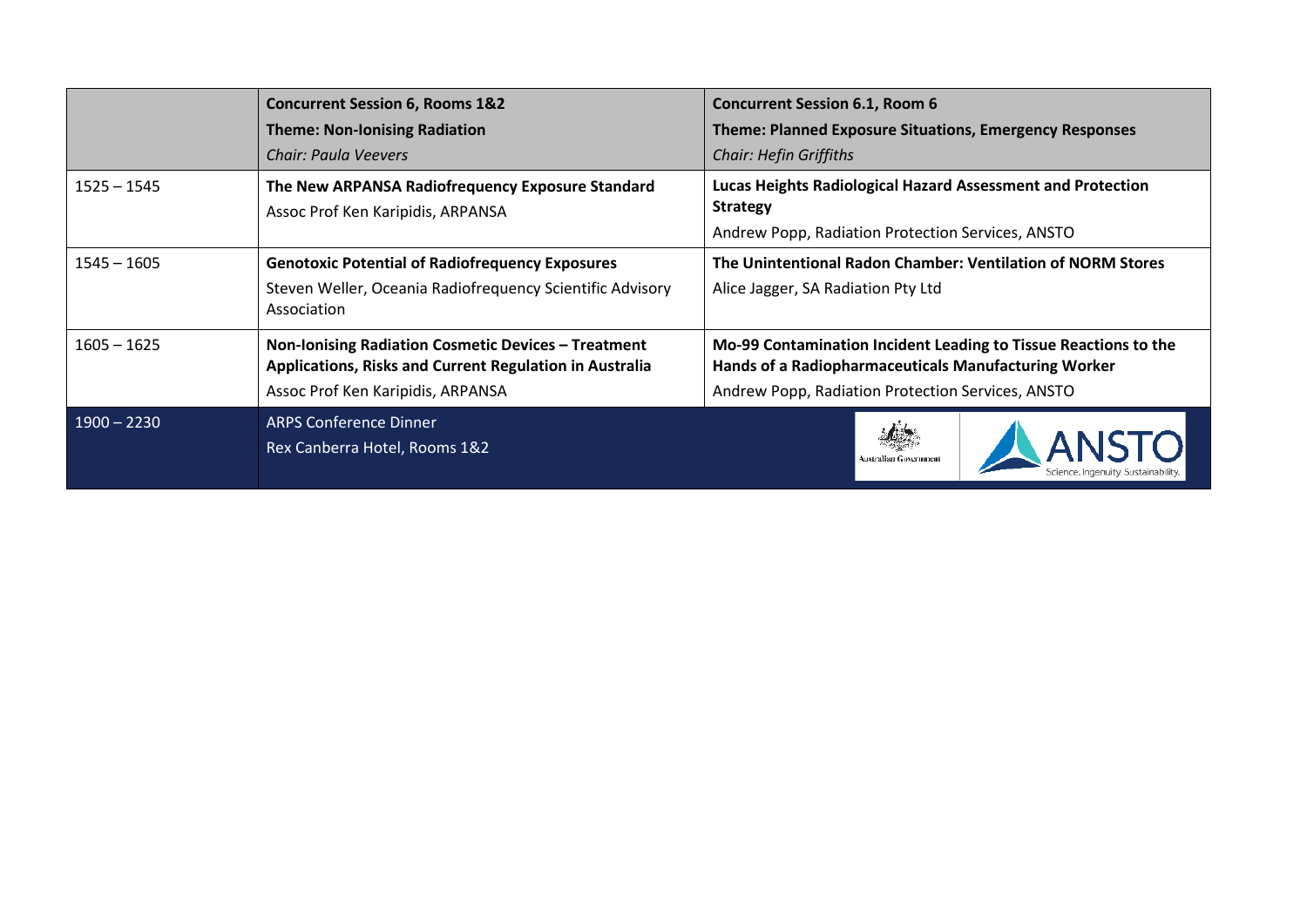| <b>WEDNESDAY 9 MARCH 2022</b> |                                                                                                         |                                                                                                                   |                             |
|-------------------------------|---------------------------------------------------------------------------------------------------------|-------------------------------------------------------------------------------------------------------------------|-----------------------------|
| $0830 - 1630$                 | <b>Registration Desk Opens</b>                                                                          |                                                                                                                   | <b>Grand Ballroom Foyer</b> |
| $0830 - 1600$                 | Speaker Room opens                                                                                      |                                                                                                                   | <b>Boardroom</b>            |
| $0830 - 1505$                 | <b>Exhibition opens</b>                                                                                 | <b>Barista Cart Sponsored by</b><br>LANDAUER                                                                      | <b>Grand Ballroom</b>       |
|                               | Barista cart available                                                                                  |                                                                                                                   |                             |
|                               | <b>Plenary Session 3</b>                                                                                |                                                                                                                   | <b>Rooms 1&amp;2</b>        |
| $0900 - 0905$                 | <b>Opening Comments</b>                                                                                 |                                                                                                                   |                             |
|                               | Ron Rubendra, Australasian Radiation Protection Society                                                 |                                                                                                                   |                             |
| $0905 - 1005$                 | <b>Keynote Address</b>                                                                                  |                                                                                                                   |                             |
|                               | "Baking a cake, selling it twice, eating it once and keeping a little as inspiration for the next cake" |                                                                                                                   |                             |
|                               | Professor Tim Senden, Australian National University                                                    |                                                                                                                   |                             |
| $1005 - 1035$                 | <b>Morning Refreshments &amp; Trade Exhibition</b>                                                      |                                                                                                                   | <b>Grand Ballroom</b>       |
|                               | <b>Concurrent Session 7, Room 1&amp;2</b>                                                               | <b>Concurrent Session 8, Room 6</b>                                                                               |                             |
|                               | <b>Theme: Research and Engineering</b>                                                                  | <b>Theme: Waste Management</b>                                                                                    |                             |
|                               | Chair: Riaz Akber                                                                                       | <b>Chair: Tony Mills-Thom</b>                                                                                     |                             |
| $1035 - 1055$                 | <b>Immunomodulating Acute Respiratory Inflammation using</b><br>Low-Moderate Dose Ionising Radiation    | Challenges for Radiation Protection in the Design of the National<br><b>Radioactive Waste Management Facility</b> |                             |
|                               | Dr James McEvoy-May, University of Adelaide                                                             | Ciara Collins, ANSTO                                                                                              |                             |
| $1055 - 1115$                 | ARPANSA use of U.S. NRC RAMP Computer Codes for                                                         | Soil Sampling around Waste Storage Facility                                                                       |                             |
|                               | <b>Radiation Assessments</b>                                                                            | Asif Ahmed, Department of Defence                                                                                 |                             |
|                               | Blake Orr, ARPANSA                                                                                      |                                                                                                                   |                             |
| $1115 - 1135$                 | <b>Introduction of ARPAB Expert Certification</b>                                                       | Australia's World-Class Solution to LLW Waste - Tellus' Sandy                                                     |                             |
|                               | Brent Rogers, Southeast Sydney Local Health District                                                    | <b>Ridge Near-Surface Geological Repository</b>                                                                   |                             |
|                               |                                                                                                         | Annelize Van Rooyen, Tellus Holdings                                                                              |                             |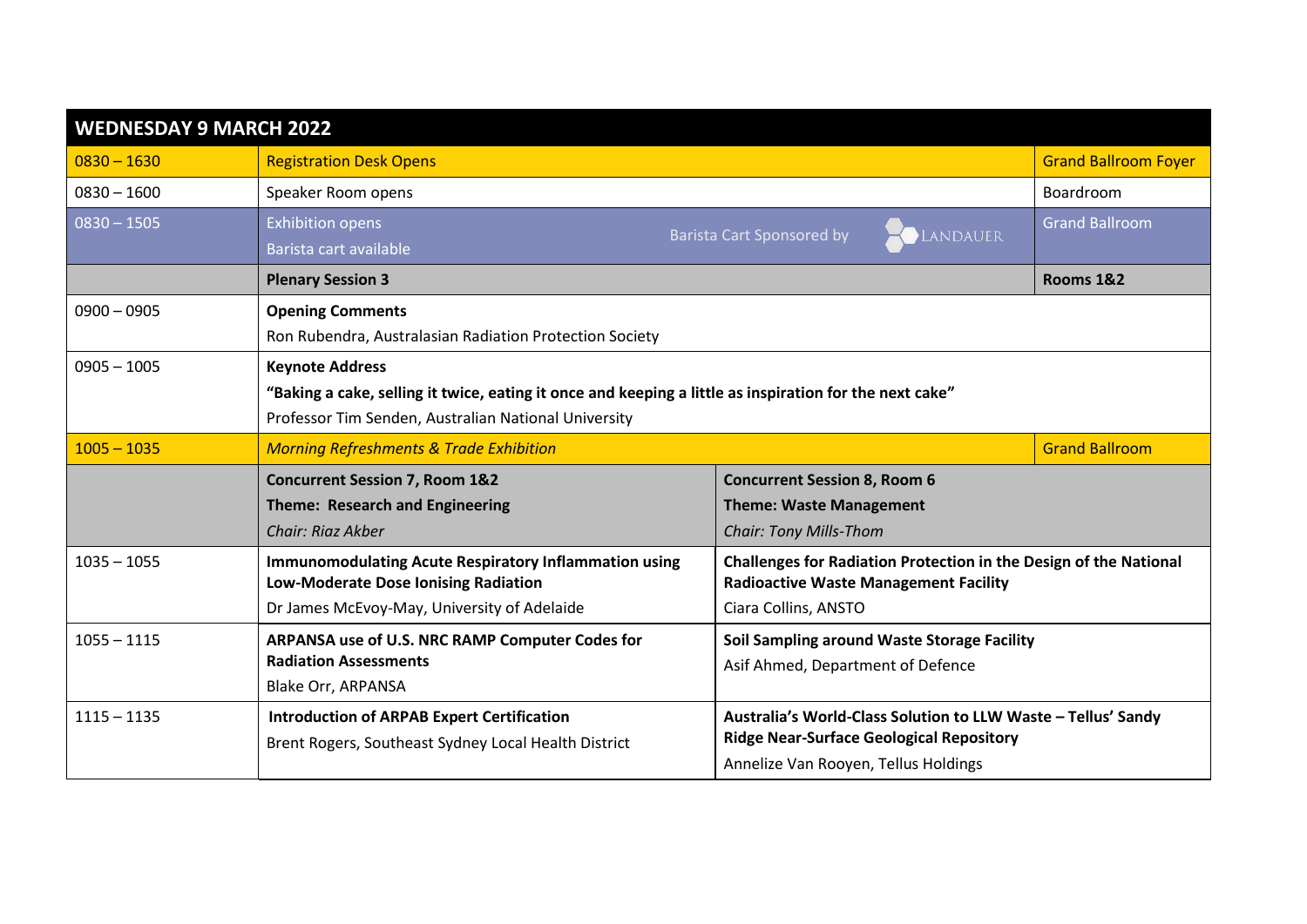| $1135 - 1205$ | <b>Poster Session</b>                                                                                                                                       | <b>Grand Ballroom</b> |  |
|---------------|-------------------------------------------------------------------------------------------------------------------------------------------------------------|-----------------------|--|
|               | Chair: Bill Bartolo                                                                                                                                         |                       |  |
|               | 1. Flinders University Radon Facility - Purpose Built, Small Animal Radon Chamber for Environmentally Relevant Exposures                                    |                       |  |
|               | Dr James McEvoy-May, University of Adelaide                                                                                                                 |                       |  |
|               | 2. Conceptualisation and Modelling of Human Exposure to Sources of Radiation in Arid and Semi-Arid Zones of Australia<br>Jarrah Mik, University of Adelaide |                       |  |
|               | 3. Correction Factor for Calibration of SPA-3 Probe When Measuring I-131 Released from a Reactor Incident<br>Ajay Thomas, ANSTO                             |                       |  |
|               | 4. Comparison Between High-Purity Germanium Detectors for Measurement of 210Pb in Sediments                                                                 |                       |  |
|               | Dr Christopher Kalnins, University of Adelaide                                                                                                              |                       |  |
|               | 5. Radiation Protective Apparel: Is Testing Needed?                                                                                                         |                       |  |
|               | Raihan Rasheed, Southeast Sydney Local Health District                                                                                                      |                       |  |
|               |                                                                                                                                                             |                       |  |
| 1205 - 1305   | <b>Lunch &amp; Trade Exhibition</b>                                                                                                                         | <b>Grand Ballroom</b> |  |
|               | Plenary Session 4 (Session available via Zoom)                                                                                                              | Rooms 1&2             |  |
|               | <b>Chair: Jim Hondros</b>                                                                                                                                   |                       |  |
| $1310 - 1350$ | <b>Keynote Address</b>                                                                                                                                      |                       |  |
|               | The Future of Radiation Protection – Where to from here?                                                                                                    |                       |  |
|               | Dr Gillian Hirth, ARPANSA                                                                                                                                   |                       |  |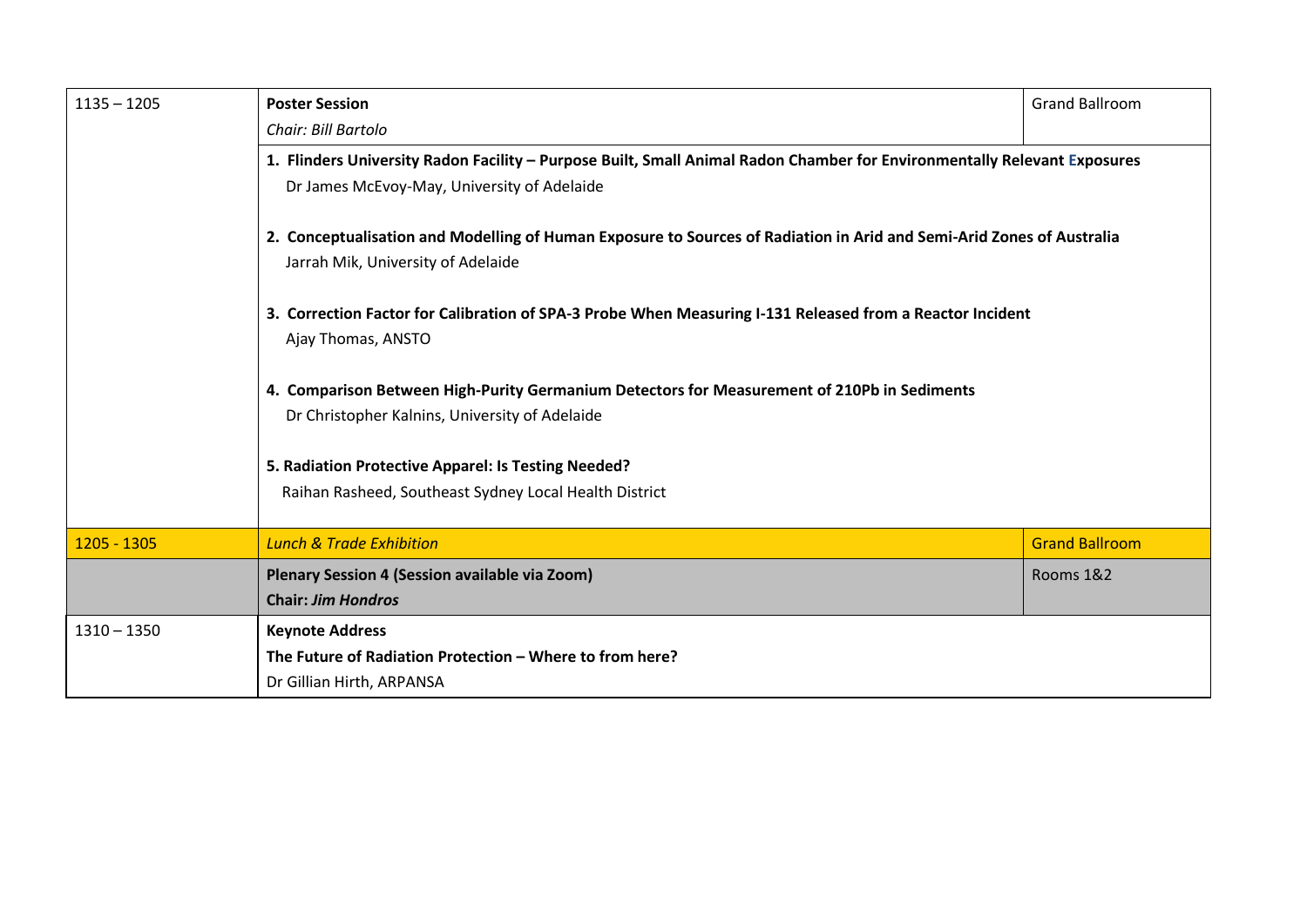| $1350 - 1435$ | <b>Panel Discussion 1: Future Directions in Medical Radiation Safety</b>     |                       |
|---------------|------------------------------------------------------------------------------|-----------------------|
|               | Facilitator                                                                  |                       |
|               | Cameron Jeffries, Department of Health and Wellbeing                         |                       |
|               | Rapporteurs                                                                  |                       |
|               | Paula Veevers, Queensland Health                                             |                       |
|               | Alice Jagger, SA Radiation Pty Ltd                                           |                       |
|               |                                                                              |                       |
|               | Panellists                                                                   |                       |
|               | Karen Marler, NSW Environment Protection Authority                           |                       |
|               | Andrew Popp, ANSTO                                                           |                       |
|               | Michael Gilhen, Peter MacCallum Cancer Centre                                |                       |
|               | Sue Macalpine, Northern Sydney Local Health District                         |                       |
|               | Nigel Freeman, Shelly Freeman Consulting                                     |                       |
| 1435 - 1505   | Afternoon Refreshments & Trade Exhibition                                    | <b>Grand Ballroom</b> |
| $1510 - 1555$ | <b>Panel Discussion 2: Future Directions in Non-Medical Radiation Safety</b> | Rooms 1&2             |
|               | Facilitator                                                                  |                       |
|               | Jim Hondros, JRHC Enterprises                                                |                       |
|               |                                                                              |                       |
|               |                                                                              |                       |
|               | Rapporteurs                                                                  |                       |
|               | Paula Veevers, Queensland Health                                             |                       |
|               | Alice Jagger, SA Radiation Pty Ltd                                           |                       |
|               | Panellists                                                                   |                       |
|               | Aqeel Abker, Safe Radiation                                                  |                       |
|               | Dr Kent Gregory, SA Radiation Pty Ltd                                        |                       |
|               | Bill Bartolo, Bartolo Safety Management Service                              |                       |
|               | Sam Sonter, ANSTO<br>Assoc Prof Ken Karipidis, ARPANSA                       |                       |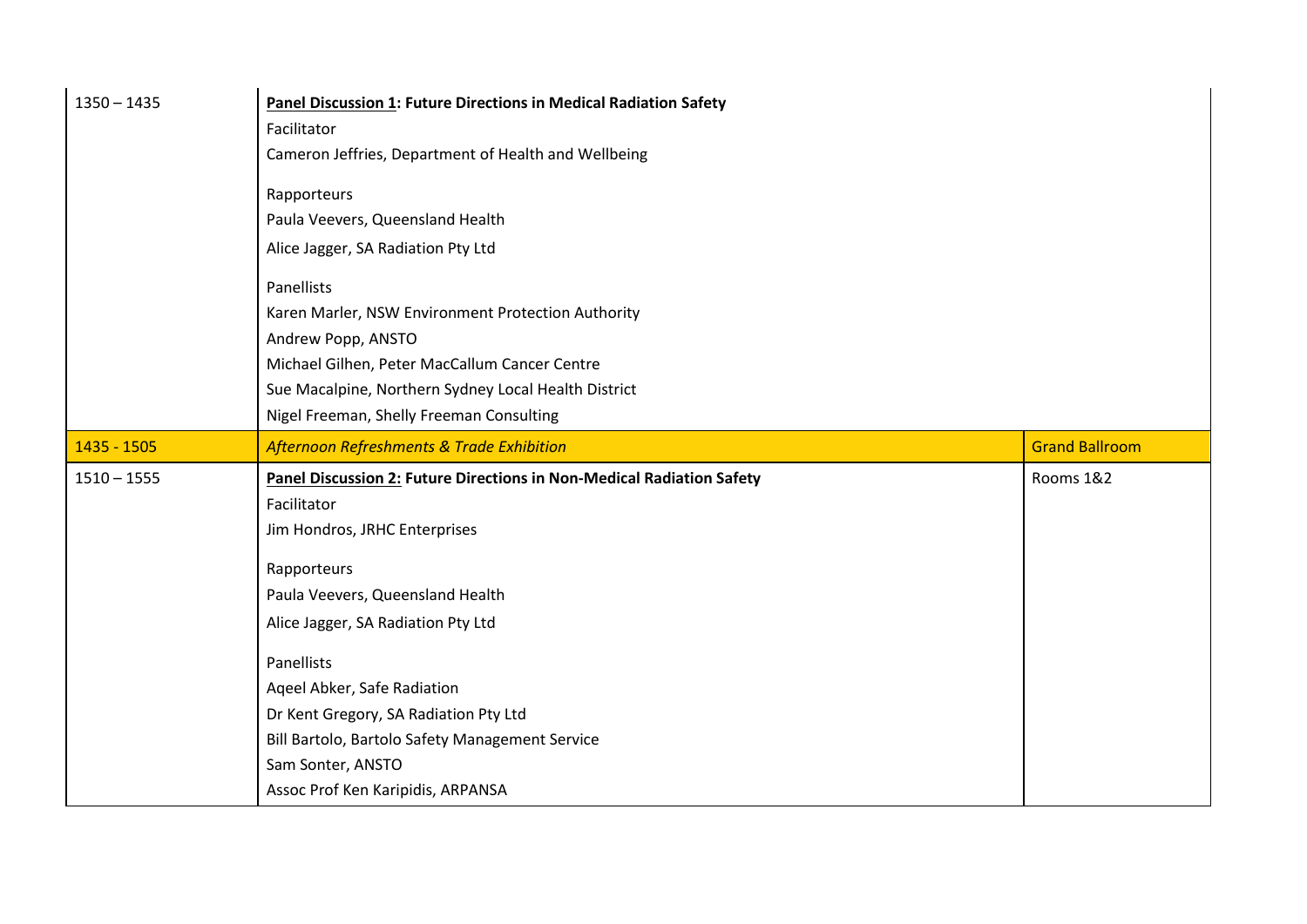| $1555 - 1625$                 | <b>Awards Presentation</b>                              |
|-------------------------------|---------------------------------------------------------|
|                               | <b>Closing remarks and Conference Close</b>             |
|                               | Ron Rubendra, Australasian Radiation Protection Society |
| <b>THURSDAY 10 MARCH 2022</b> |                                                         |
| $0845 - 1300$                 | <b>Technical Tour - Heavy Ion Accelerator Facility</b>  |
|                               | Meet at the hotel lobby at 8:45am                       |

*The ARPS 2021 Conference reserves the right to amend or alter any advertised details relating to dates, program and speakers if necessary and without notice, as a result of circumstances beyond their control. All attempts will be made to keep any changes to an absolute minimum.*